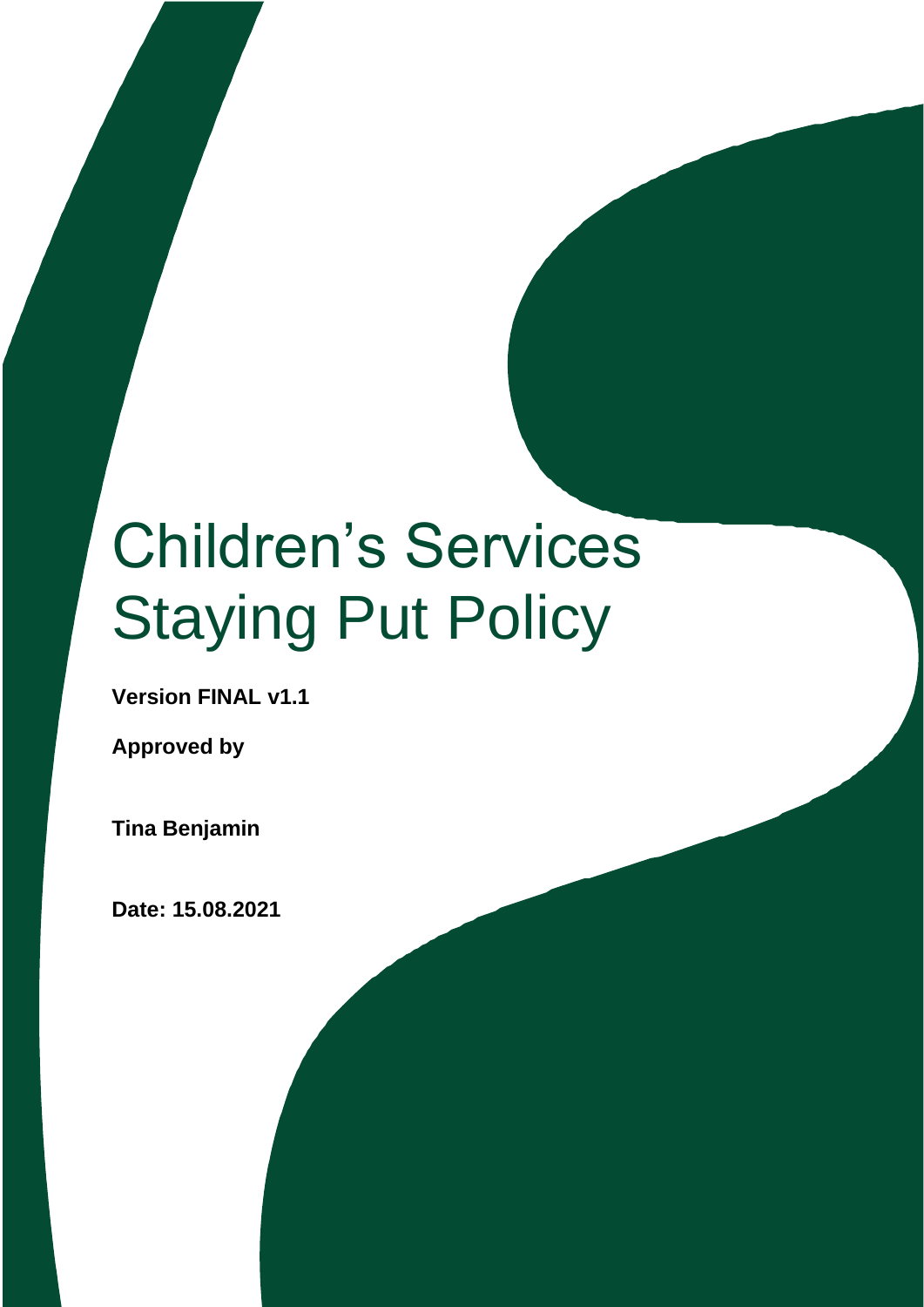## <span id="page-1-0"></span>About this document

| <b>Title</b>                | <b>Staying Put Policy</b>                                                                       |
|-----------------------------|-------------------------------------------------------------------------------------------------|
| <b>Purpose</b>              | Ensuring stability for young people through staying<br>with their foster carers into adulthood. |
| <b>Updated by</b>           | <b>Jo Rabbitte</b>                                                                              |
| <b>Approved by</b>          | Tina Benjamin                                                                                   |
| <b>Date</b>                 | 12.08.2021                                                                                      |
| Version number V1.1         |                                                                                                 |
| <b>Status</b>               | <b>Final</b>                                                                                    |
| <b>Review</b><br>frequency  | 12 months                                                                                       |
| Next review date 12.08.2022 |                                                                                                 |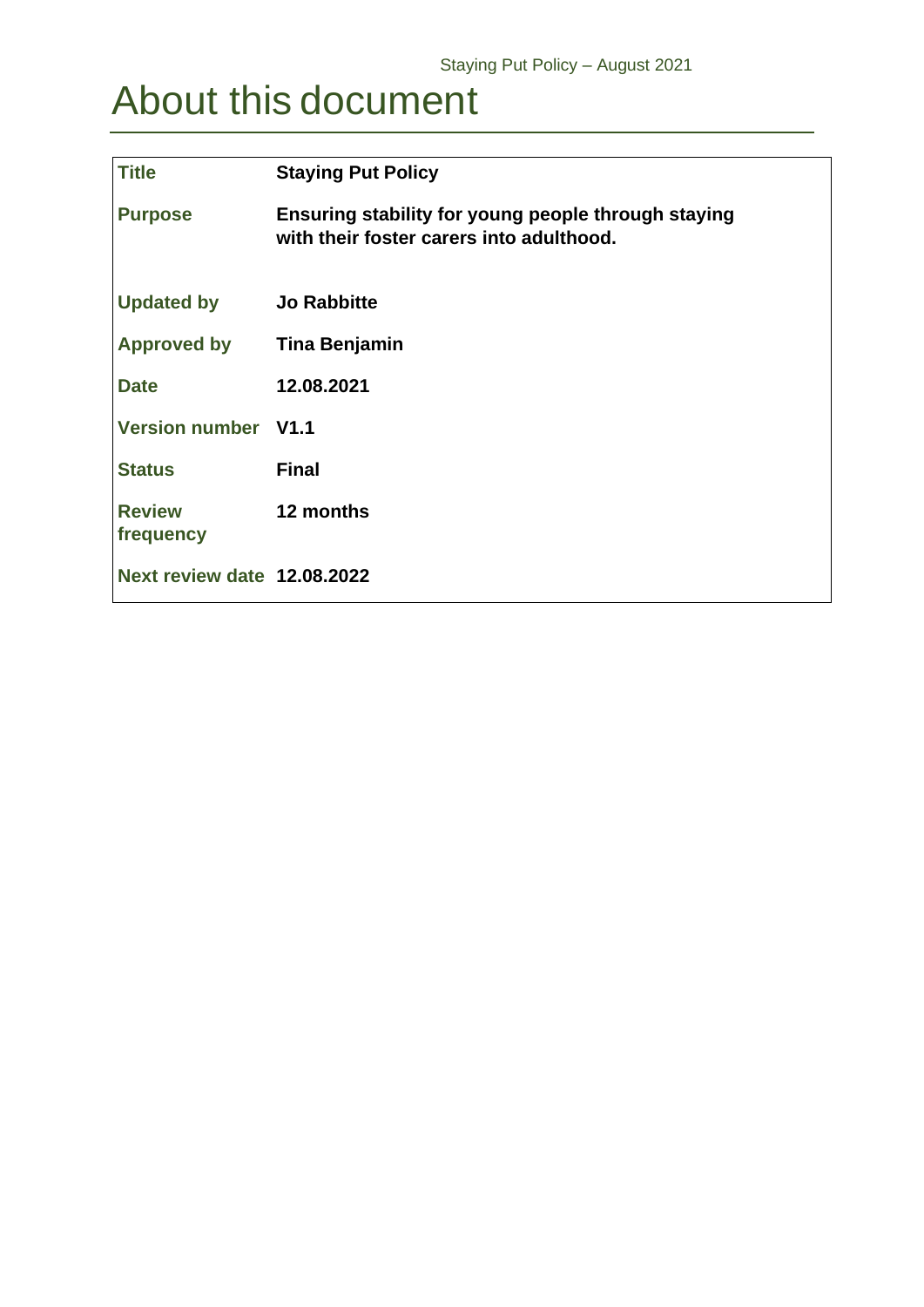## Version Control

#### **Document Location:** The **Surrey County Council Children's Services Procedures**

[Manual.](https://www.proceduresonline.com/surrey/cs/) This document is only valid on the day it is printed

| Date Issued: | Version        | <b>Summary of Changes</b> | <b>Created by</b> |
|--------------|----------------|---------------------------|-------------------|
| 26.08.2021   | Final v<br>1.1 | <b>First Issued</b>       | Jo Rabbitte       |
|              |                |                           |                   |
|              |                |                           |                   |

#### **Intended Audience**

This document has been issued to the following people for Review (R) Information (I) and Review and Sign off (S).

| <b>Name</b>                                                                | <b>Position</b>            | S/R/I |
|----------------------------------------------------------------------------|----------------------------|-------|
| Tina Benjamin/El<br>Mayhew                                                 | <b>Directors</b>           | S     |
| Jo Moses / Juliette Blake<br>/ S Bushby/S Walsh /<br>L Bursill/Jo Rabbitte | <b>Assistant Directors</b> |       |
| <b>Service Managers</b>                                                    |                            | R     |
| All staff                                                                  |                            |       |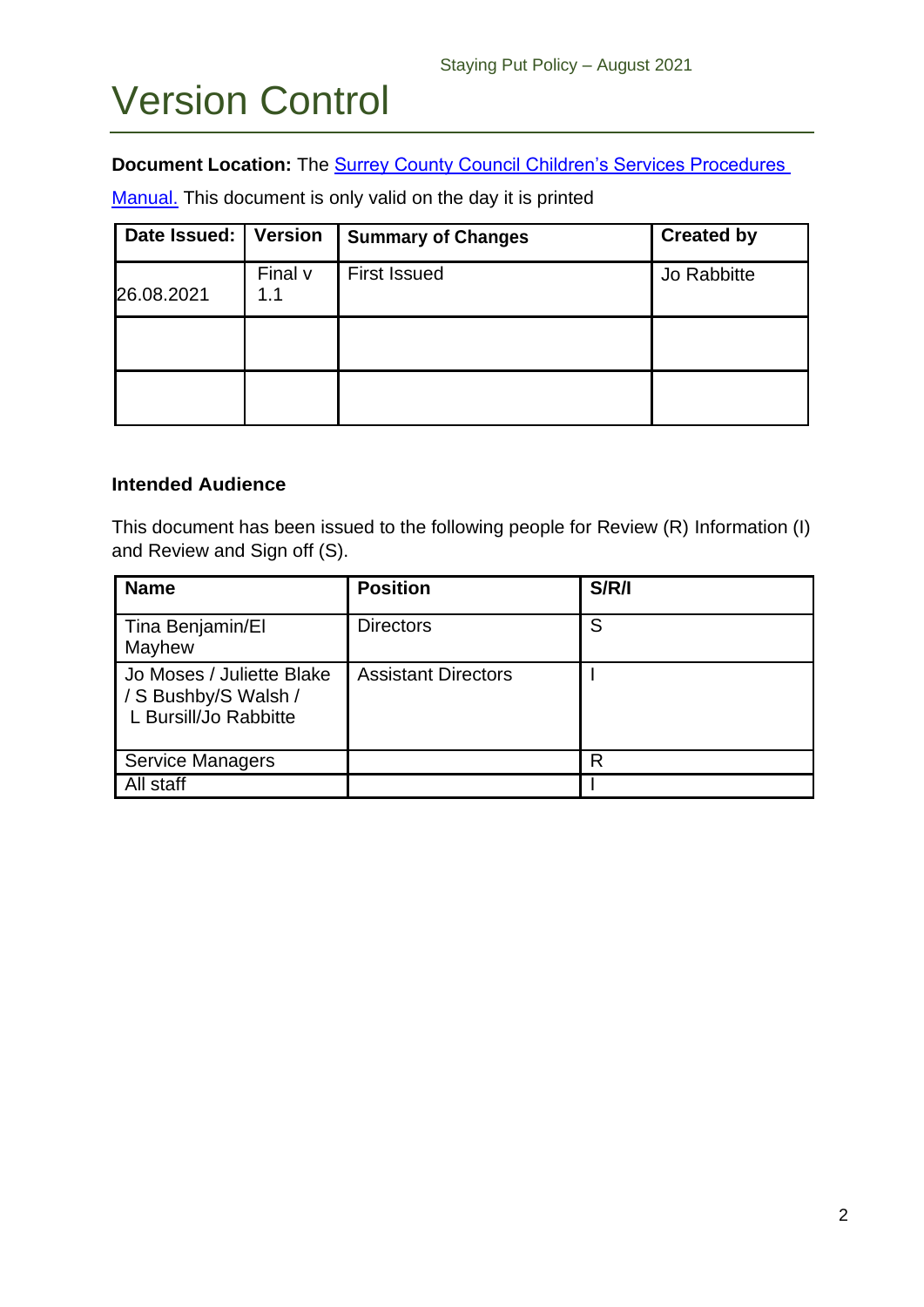## **Contents**

## Contents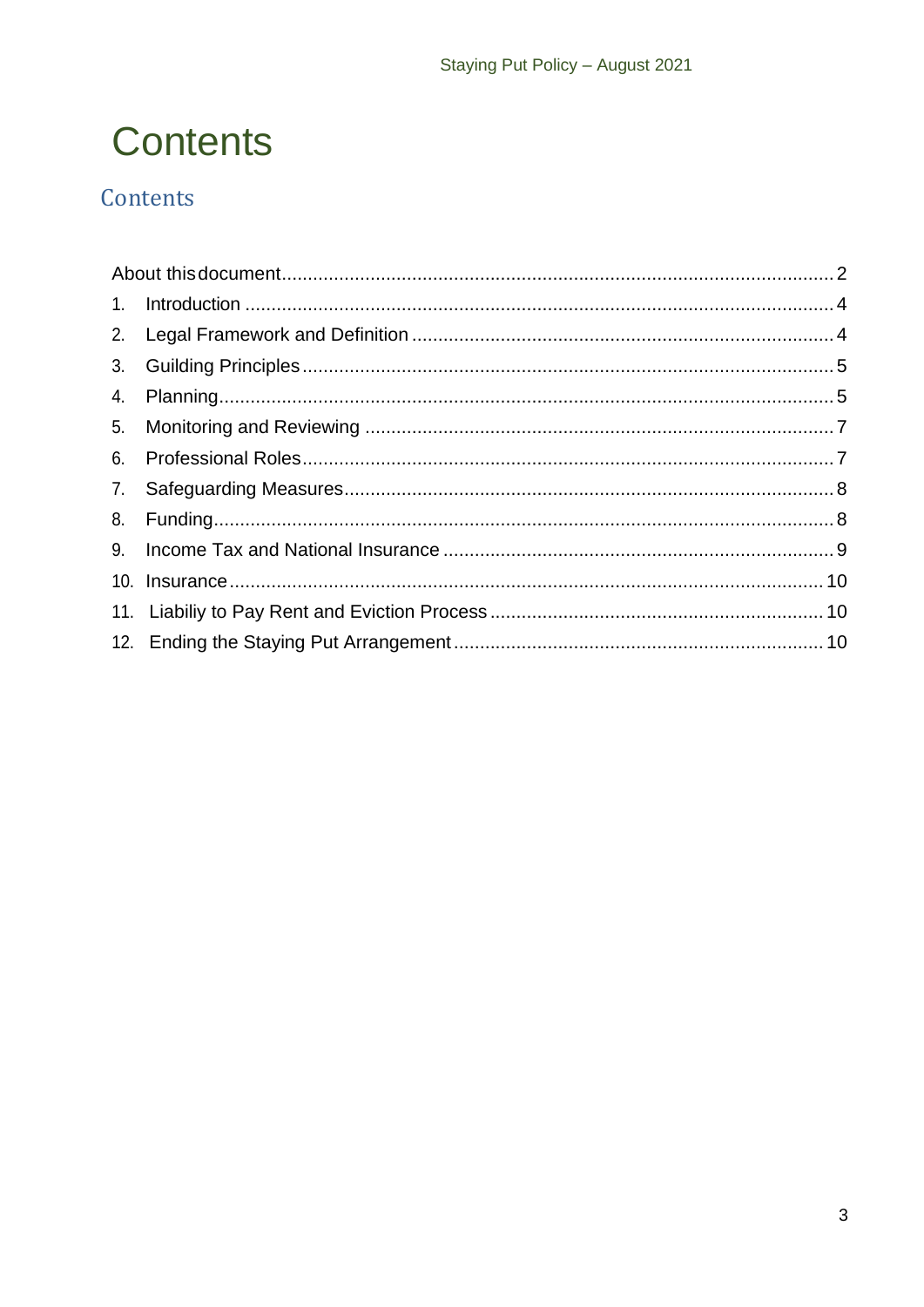## <span id="page-4-0"></span>1. Introduction

Surrey County Council recognises the importance of supporting stable and loving homes for children and young people in foster care. Staying Put arrangements, provide the option for young people in foster care to remain with their former foster carer(s) when they reach their 18<sup>th</sup> birthday, allowing continuity and stability.

The purpose of this policy is to outline eligibility, planning and review protocols and financial implications of Staying Put arrangements. It is applicable to all young people who were previously eligible children living in foster care, and who were Looked After immediately prior to their 18th birthday. It should be read in conjunction with Surrey County Council's [Care](https://www.surreycc.gov.uk/social-care-and-health/children-in-care/user-voice/care-leavers)  [Leavers Local Offer.](https://www.surreycc.gov.uk/social-care-and-health/children-in-care/user-voice/care-leavers)

Young people placed in independent fostering agency arrangements will be considered against the same criteria as Surrey foster care placements. Surrey County Council will ensure that the process as detailed within this policy involves the independent fostering agency at all key stages. It is expected that independent fostering agencies that Surrey County Council commission arrangements with, will fully embrace the legislative and good practice guidance associated with the staying put initiative, as will their foster carer(s).

If a young person has a disability and will need to be supported by the transition team and/or adult services post-18, then a Shared Lives placement assessment will be needed. All aspects of this policy are still applicable and upheld in these circusmtances.

## <span id="page-4-1"></span>2. Legal Framework and Definition

Staying put arrangements should replicate as far as possible a 'normal family life'. The foster carer(s) are required to care for any child or young person placed with them as though they were a member of their family, this expectation carries through into Staying Put arrangements. All families have different rules, expectations and ways of doing things. Considering this, Staying Put arrangements should be sufficiently flexible to be tailored to individual circumstances and needs.

A Staying Put arrangement remains in place until a young person's 21<sup>st</sup> birthday or they choose to leave the household, whichever comes first. If a young person is still completing an agreed programme of education when they turn 21 years old, the arrangement will extend until this is completed.

This policy builds upon the statutory guidance on Staying Put which is contained in the January 2015 revision of the Children's Care Act 1989 Guidance and Regulations Volume [3.](https://assets.publishing.service.gov.uk/government/uploads/system/uploads/attachment_data/file/397649/CA1989_Transitions_guidance.pdf) Planning transition and adulthood for Care Leavers should be read in conjunction with the statutory guidance.

It is also supported by ['Staying Put arrangements for Care Leavers aged 18-years and](https://assets.publishing.service.gov.uk/government/uploads/system/uploads/attachment_data/file/201015/Staying_Put_Guidance.pdf)  [above to stay with their foster carer\(s\)'](https://assets.publishing.service.gov.uk/government/uploads/system/uploads/attachment_data/file/201015/Staying_Put_Guidance.pdf). This is a joint guidance produced by the Department for Education, Department for Work and Pensions and Her Majesty's Revenue and Customs.

Surrey County Council as a local authority has a significant statutory obligation to:

- Monitor and support Staying Put arrangements;

- Support its Care Leavers to decide whether to participate in a Staying Put arrangement.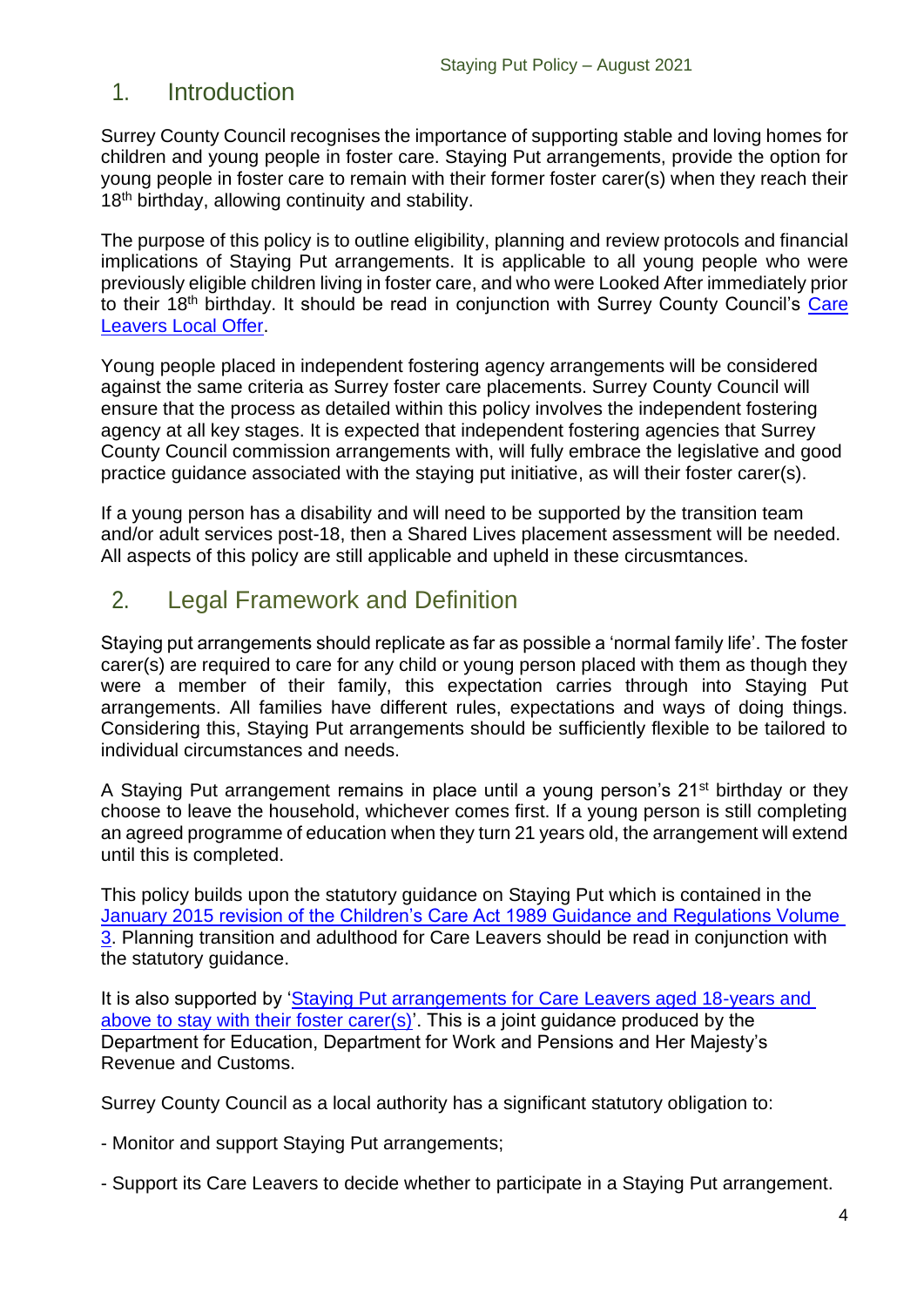## <span id="page-5-0"></span>3. Guilding Principles

Staying Put arrangements will be most effective when underpinned by clear principles as detailed within the practice guidance below:

**Best interests** - The best interests of the young person should be at the heart of decisions.

**Recruitment of foster carers** - Foster carers are recruited to care for children and young people with permanency, until they are 21-years old. There will be clarity of this expectation from the point of initial application. Financial implications will be explained from the outset.

**Support** - Foster carers and young people will be provided with individualised support, with a focus on the development of independent living skills for the young person.

**Clear information -** Foster carers and young people should be provided with clear information regarding the support available from Surrey County Council and its Fostering Service. This is a joint responsibility of the Independent Reviewing Officer at reviews, the social worker for the young person and fostering social worker. Foster carers will be able to access training on Staying Put opportunities and other accommodation options.

**Early planning** - Arrangements should be considered as part of the care planning process and from the time that permanency planning is undertaken. Decisions in principle about whether Staying Put is an option should take place with the young person and their foster carer(s) and allow consideration of all implications, expectations and requirements or to identify alternative placements should a Staying Put arrangement be identified as not viable. This discussion and decision should be clearly recorded on the young person's pathway plan and care plan and reviewed at each subsequent review meeting. By the time that the young person turns 17 ½-years old, there must be a planning meeting to finalise arrangements.

**Equal opportunities -** To maximise the opportunity for young people to participate in Staying Put arrangements, both local authorities and agencies, should carry out everything possible to ensure all foster carers have equal opportunities to become Staying Put carers.

**Flexibility** - Arrangements should be sufficiently flexible to recognise that the relationship between a foster carer and young person will not always end at 21-years old or when a Staying Put arrangement ends.

## <span id="page-5-1"></span>4. Planning

Discussions about Staying Put arrangements should begin with the foster carer(s) and the young person as early as possible. Formally, any Staying Put arrangements should be identified within the pathway plan completed after the young person's  $16<sup>th</sup>$  birthday and the young person should be provided with a guide outlining this information.

No later than the first Children in Care review after the young person turns 16-years old, a scoping meeting, coordinated by the young person's social worker and chaired by the fostering social worker should take place with the foster carer(s) in attendance to establish the following:

- The viability, appropriateness and likelihood of a Staying Put arrangement occurring and any potential barriers to success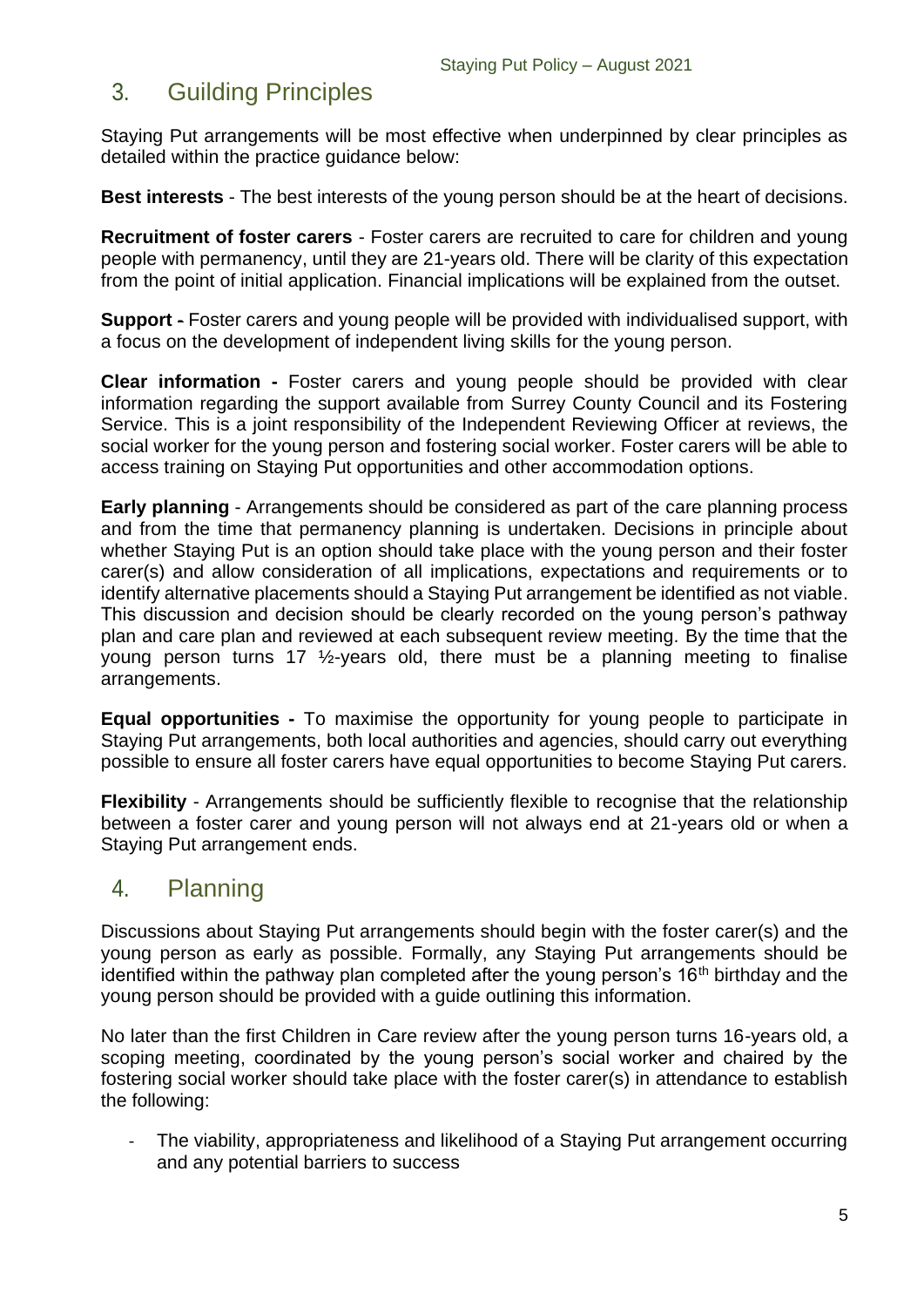- The key tasks, roles and responsibilities related to extending the young person's fostering placement
- The impact on the foster carer(s) financial circumstances, should the placement transform into a Staying Put arrangement
- The expectation that the carer will prepare the young person for independence and ensure they are accessing education, training and/or employment opportunities
- The difference between caring for a child or young person and supporting an adult

Should it be decided during this meeting that a Staying Put arrangement is not viable, the social worker will need to explore other options and meet with the young person to discuss these and incorporate an alternative into their pathway plan. A needs led assessment will then need to be carried out and a plan formulated to support the young person to develop the skills required to move on to semi-independent or independent living, this will be reviewed on an ongoing basis.

However, should it be agreed that a Staying Put arrangement is viable, the young person's social worker must explore the expectations and requirements of this with them and gain their thoughts and feelings. If the young person agrees to enter a Staying Put arrangement, this will be written into their pathway plan, and the appropriate support will be provided to prepare them and their foster carer(s). However, should the young person choose not to proceed and look at alternative accommodation then this will be written into their pathway plan and the appropriate support will be provided. The possibility and practicalities of a Staying Put arrangement should be discussed in every statutory care and pathway plan meeting to address any changes from the perspective of the foster carer(s) and/or young person.

Following on from the first Children in Care review after the young person turns 17-years old, a Staying Put Meeting should be held with the social worker, young person, personal advisor and Staying Put carer. At this meeting the Staying Put Agreement should be completed and signed by all parties. The pathway plan should then be updated with the practicalities and ground rules of the arrangement, including what will be done to support the young person to develop the necessary skills to prepare for independent living, including:

**Relationships** - Getting on with neighbours, understanding acceptable and unacceptable behaviour and when and how to communicate with relevant professionals.

**Emotional Resilience** - Managing isolation, where to go for support and building selfesteem.

**Finance and budgeting** - Opening a bank account, safe borrowing and managing debt, understanding basic finance products, benefits, welfare, reform, budgeting for priority bills, household appliances and everyday shopping on a budget.

**Cooking** - Cooking healthily on a budget, understanding nutrition and its overall impact on health.

**Managing a home** - Washing, ironing, cleaning, basic DIY, operating appliances and what is allowed within a tenancy agreement.

**Supporting education, training and employment** - Supporting education, employment and training whilst understanding the range of options available to the young person.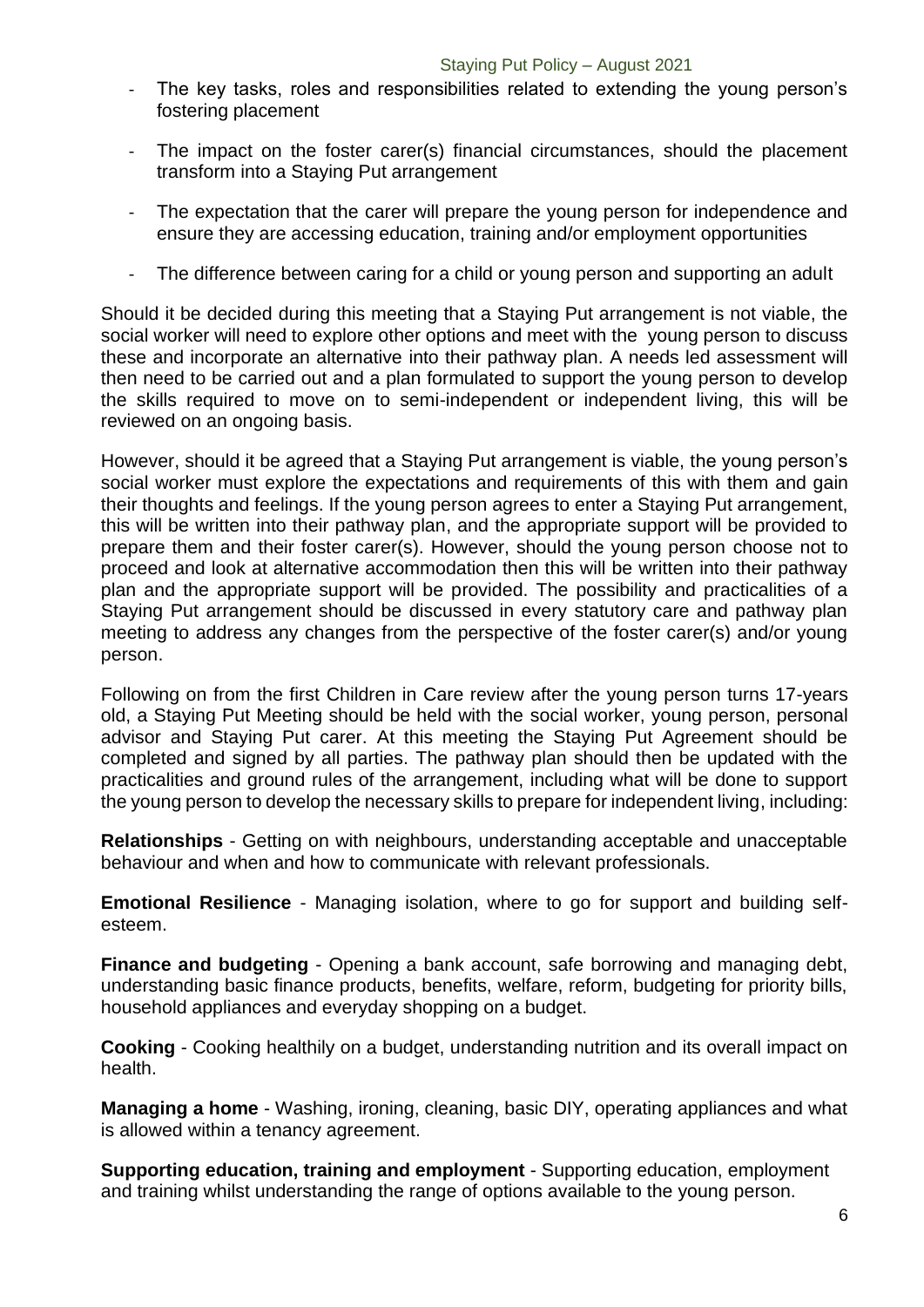Understanding strengths and areas for personal development; developing job skills, understanding jobs, volunteering pathways, available support, understanding bursaries, other financial support; where to go for advice, understanding the impact of work on benefits and the amount they will be expected to contribute to the arrangement.

## <span id="page-7-0"></span>5. Monitoring and Reviewing

The same health and safety principles that applied under the foster placement will continue in a Staying Put Arrangement.

The Staying Put arrangements should be reviewed as part of the young person's pathway plan on a 6-month basis, to ensure that any implemented targets are being met, the young person is developing independent living skills and to identify what is working well and any emerging difficulties to inform future plans. A review can be arranged earlier if needed, by an agreement between the young person, Staying Put carer and personal advisor.

## <span id="page-7-1"></span>6. Professional Roles

**Fostering social worker** - The fostering social worker will lead the discussions at the initial scoping meeting and support the foster carer(s) or provider throughout the implementation of the Staying Put arrangement process. They will also ensure that any changes in decisions made by the foster carer(s) of the young person are taken to the statutory review process.

**Young person's social worker -** The young person's social worker will support the young person throughout the development of the Staying Put arrangement process and ensure that they are aware of the implications and expectations. Should the young person decide to decline a Staying Put arrangement, they will offer support in seeking alternatives.

If it is felt and identified that a young person may be eligible for adult services when they reach 18-years old, then their social worker should refer them to this service.

**Personal advisor -** A personal advisor will be assigned when the young person is 16 years old and will aid the transition into the Care Leaving Service. The young person's social worker will remain as lead professional until they turn 18 years old, post-18 their personal advisor will take over and facilitate a meeting to complete the pathway plan.

The young person's personal advisor will coordinate the provision of any additional services and will be able to provide information around financial entitlement and management of finances. Support can also be offered in relation to housing options and identifying further/higher-education, employment or training.

**Surrey County Council Service Manager:** The Service Manager will manage and take responsibility for any serious issues in the service and will support the rest of the team in ensuring a positive outcome and delivery.

**Foster carer(s)** - The role of the foster carer(s) is to be present at the early planning meetings that commence at the age of 16-years old to enable them in supporting the path of the children and young people that they look after. They should check with the young people that they have all the information that they require and that it is accessible for them.

Foster carer(s) will also assist the young person in making a decision as to whether it is in their best interests to transfer into a Staying Put arrangement by ensuring they have all of the necessary information, including comprehensive details on finances. Should a young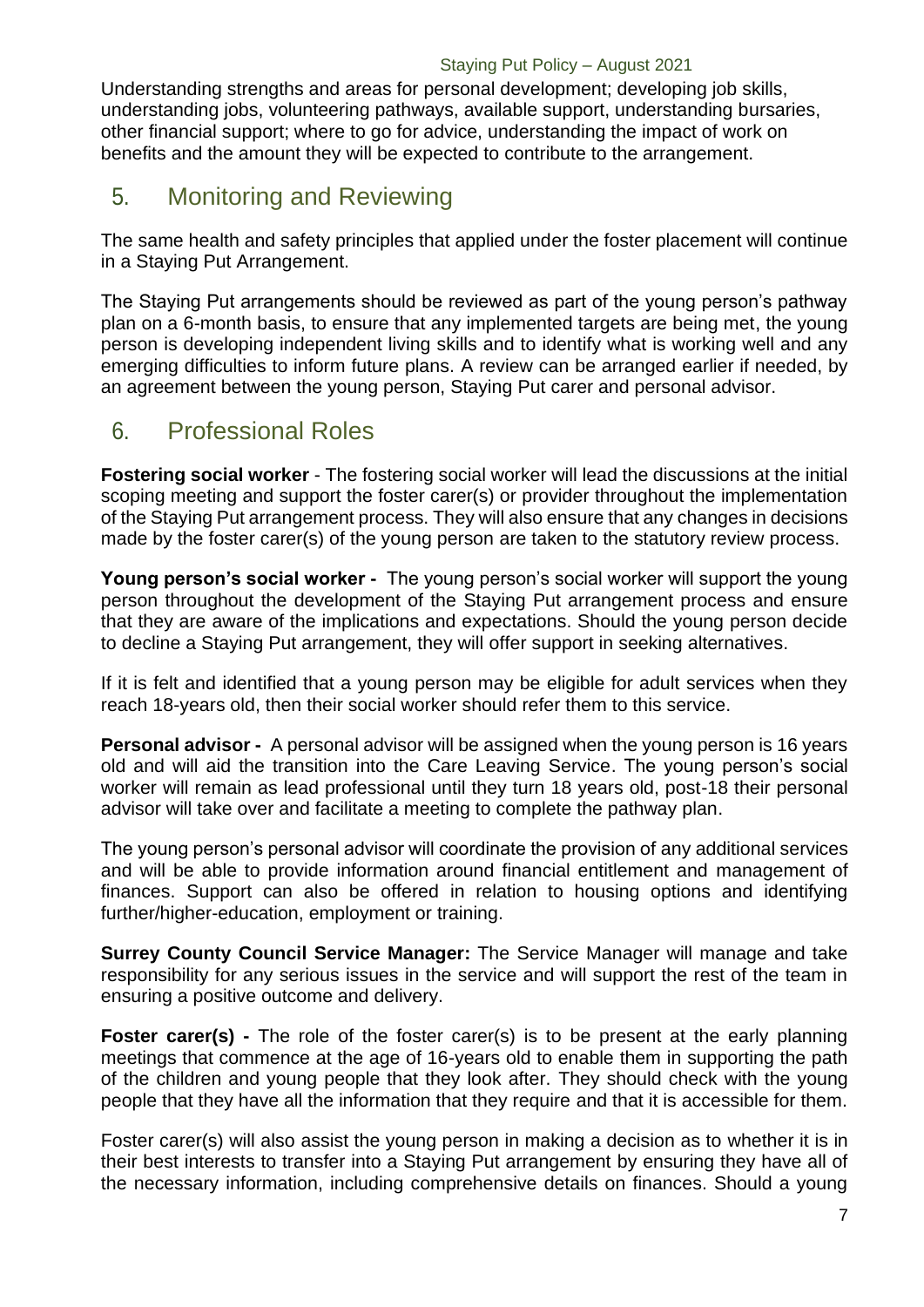#### Staying Put Policy – August 2021

person choose to enter a Staying Put arrangement, foster carer(s) will also ensure the young person understands the implications. This includes ensuring that they are aware that they are no longer in foster care and are now on the path to becoming independent and therefore they are renting a room within their former foster carer(s) household.

**Independent Reviewing Officer(s)** - The Independent Review Officer chairs the Children in Care review before the young person turns 16-years old. This meeting should confirm whether the young person has or when they will receive their 16+ pathway plan pack, detailing either a Staying Put arrangement or alternative and that the young person understands the expectations and implications of the chosen option.

A review meeting will take place to finalise the Staying Put arrangement at 17 ½ -years old. The Independent Reviewing Officer will continue to review and monitor the young person's pathway plan to ensure there is no drift in the care planning and that there is a robust transition plan is in place.

## <span id="page-8-0"></span>7. Safeguarding Meausures

The same safeguarding measures that apply under the foster placement will continue to apply during the Staying Put period and this shall include a valid DBS check for all over 18's in the household. Should the former foster carer(s) continue to be foster carer(s), the young person that they are providing Staying Put accommodation for will need to undergo a DBS check as they will become an adult living in the home. Surrey County Council will be responsible for ensuring all Staying Put former foster carer(s) have an up to date DBS check. Any adult safeguarding concerns must be referred to Surrey County Council's adult safeguarding service in line with the [Surrey safeguarding adult board procedures.](https://www.surreysab.org.uk/concerned-about-an-adult/)

## <span id="page-8-1"></span>8. Funding

Surrey County Council will be responsible for all payments made to the Staying Put carer. The fee payable to the Staying Put carer will be dependent on the amount agreed with the local authority at the time and such payments will commence directly following the end of fostering payments to avoid financial difficulties. It is expected that independent agency foster carers(s) will be paid at the same rate as Surrey foster carer(s) in line with what is documented within this policy, Surrey County Council do not commit to independent fostering agency rates for Staying Put accommodation arrangements.

The payments to the Staying Put carer (to be reviewed in 24/36 months unless a change of guidance/legislation requires this to be completed earlier) will therefore be made up in conjunction with funding from:

| - Surrey County Council support fee                            | £204.12 |
|----------------------------------------------------------------|---------|
| - Local housing allowance or housing benefit                   | £70.00  |
| - Contribution from the young person towards food - negotiable | £20.00  |

All carers that receive a Staying Put payment have a duty to inform the local authority of any changes in circumstances.

Payments may vary in some circumstances, some of these are outlined below: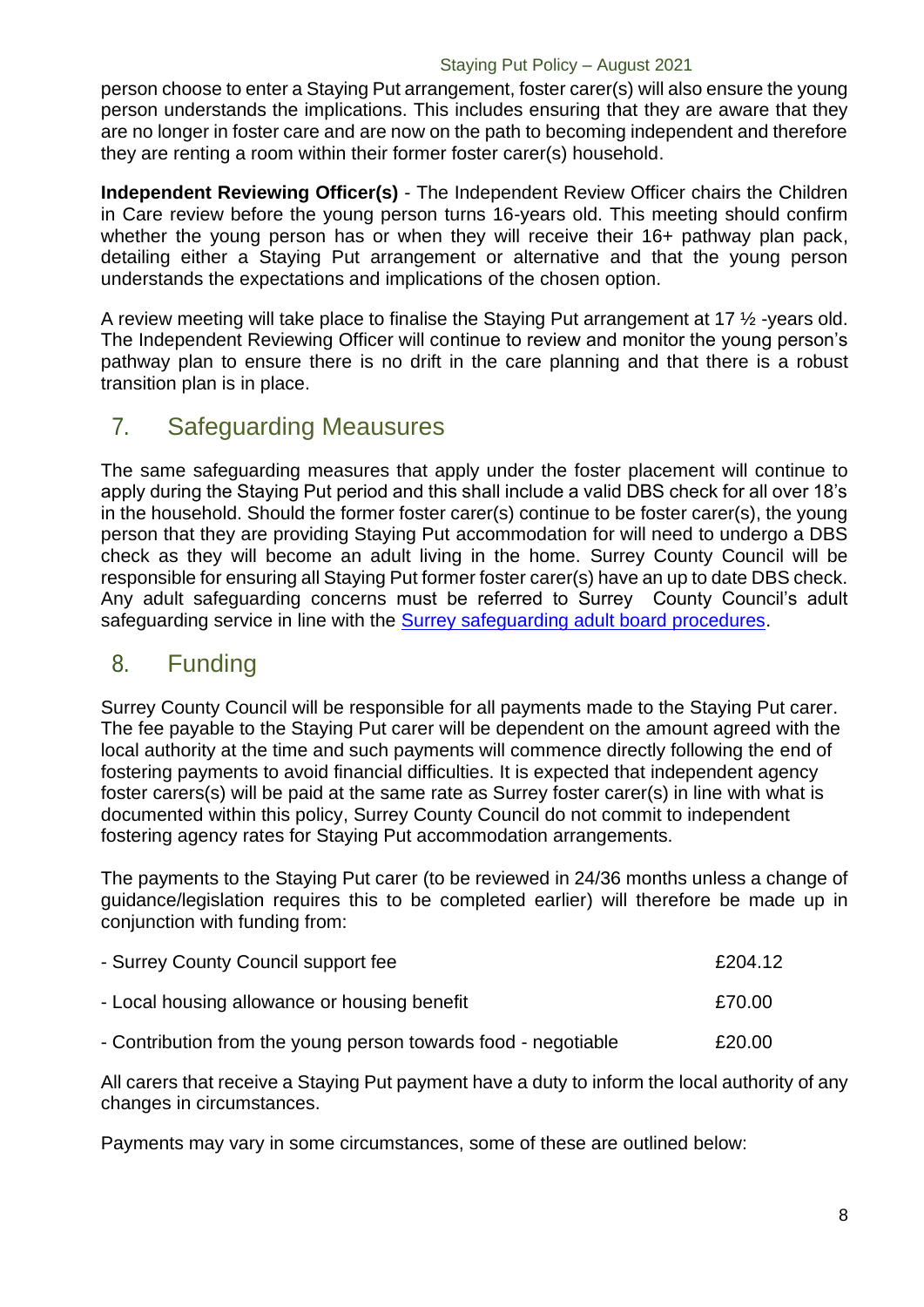#### Staying Put Policy – August 2021

- If a young person is studying or training within a full-time education course (at A 'Level standard or equivalent) after they turn 18-years old, the full fostering payment will be granted from their 18th birthday until the end of the academic year (31<sup>st</sup> August) while they are still studying. Agreement for the fostering rate to continue past 18 years of age, should be decided on a case by case basis. Young people who remain in education will claim income support or universal credit from the end of the academic year in which they turn 18. Young people will then contribute £20.00 towards food, should they wish for this to be provided to them by their Staying Put carer, and £70.00 towards rent from their universal credit funding. Where a young person decides against completing their course of education, in A levels or an equivalent, the fostering payment will cease and the Staying Put carer will be paid Staying Put fees.
- If a young person is attending university and returning during holiday periods, the Staying Put carer will be paid the standard rate, and rent, for the time that the young person stays with them during the holidays. During term time, whilst the young person is away the Staying Put carer will receive £70 per week.
- Some young people may wish to attend a local university and therefore may choose to remain in their Staying Put accommodation. In these cases, the Staying Put accommodation provider support element will be paid all year. However, the young person will be required to pay towards their rent during term times through their student loan(s). Surrey County Council will pay the rent element during the holiday period and all other allowances will be paid to higher education students that are supported through the Care Leavers Service.

## <span id="page-9-0"></span>9. Income Tax and National Insurance

All foster carer(s) and Staying Put accommodation providers must register with Her Majesty's Revenue and Customs as self-employed. Foster carer(s) and Staying Put carers will continue to be able to claim under their existing simplified tax arrangement. Full tax details can be found in the Her Majesty's [Revenue and Customs help sheet 236.](https://www.gov.uk/government/publications/qualifying-care-relief-foster-carers-adult-placement-carers-kinship-carers-and-staying-put-carers-hs236-self-assessment-helpsheet)

The Shared Lives qualifying care relief guidance sets out that Staying Put carers receive tax exemptions up to a given qualifying amount for each young person in a Staying Put arrangement. The Staying Put qualifying rate mirrors the system and amounts that applied when the arrangement was previously a foster care placement.

The Staying Put exemption only applies to the Staying Put carer's income from caring. If they have income from other sources, they will pay tax on that income in the normal manner.

Staying put carers, including foster carers, should note that they may be able to claim working tax credit which is administered by Her Majesty's Revenue and Customs. Staying Put care is counted as work for tax credit purposes. The Staying Put carer's taxable income is used to assess the amount of tax credits that they are entitled to receive. Where they receive less in Staying Put payments than the tax-free allowance, their income from providing a Staying Put arrangement is treated as nil for this purpose. This will mean they get the highest rate of working tax credit.

#### 9.1 Benefit claims:

Surrey County Council will seek to ensure that if a Staying Put carer is financially disadvantaged through this arrangement as a result of a change to their benefits they will be financially recompensed on a case by case basis.